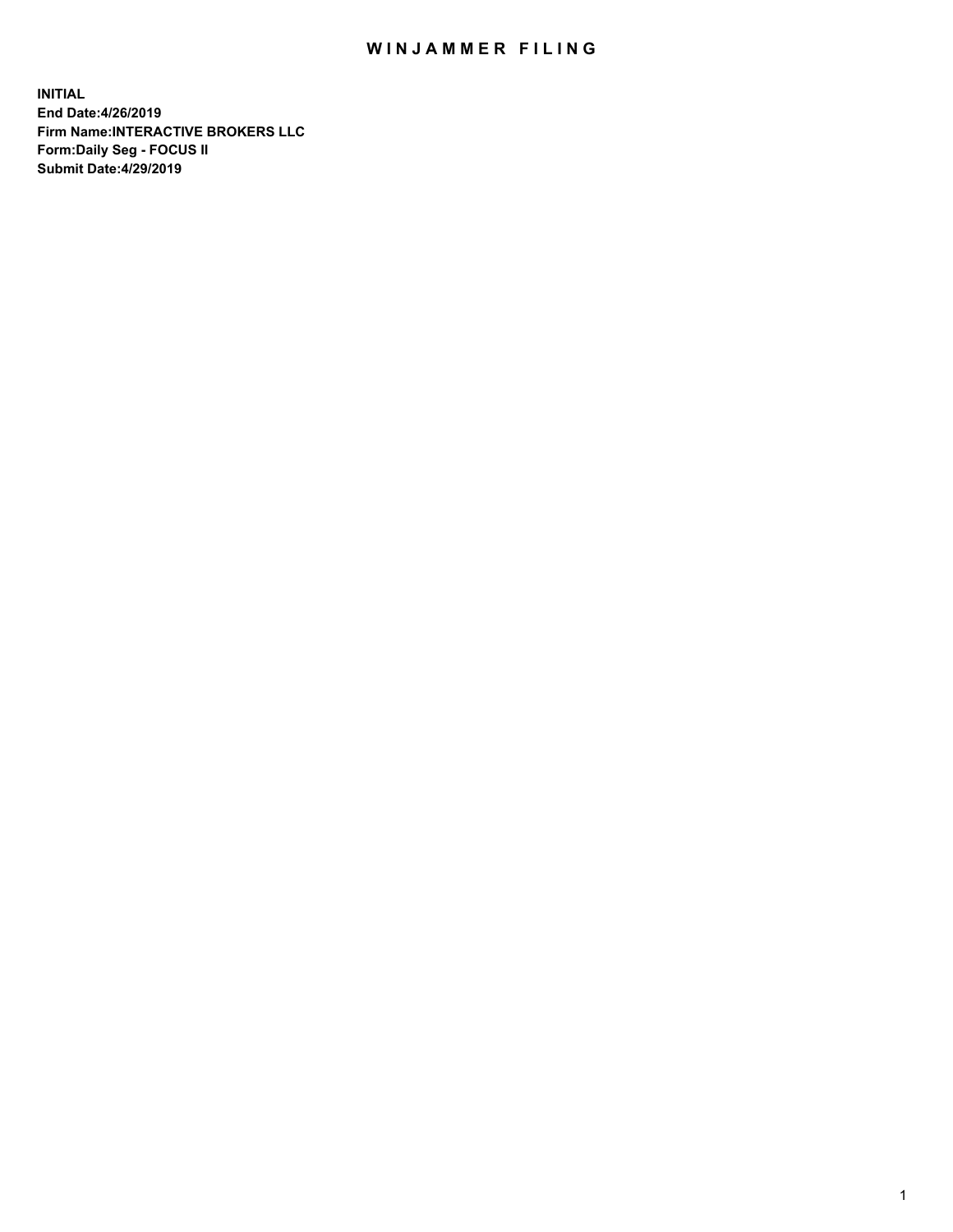**INITIAL End Date:4/26/2019 Firm Name:INTERACTIVE BROKERS LLC Form:Daily Seg - FOCUS II Submit Date:4/29/2019 Daily Segregation - Cover Page**

| Name of Company                                                                                                                                                                                                                                                                                                                | <b>INTERACTIVE BROKERS LLC</b>                                                                  |
|--------------------------------------------------------------------------------------------------------------------------------------------------------------------------------------------------------------------------------------------------------------------------------------------------------------------------------|-------------------------------------------------------------------------------------------------|
| <b>Contact Name</b>                                                                                                                                                                                                                                                                                                            | James Menicucci                                                                                 |
| <b>Contact Phone Number</b>                                                                                                                                                                                                                                                                                                    | 203-618-8085                                                                                    |
| <b>Contact Email Address</b>                                                                                                                                                                                                                                                                                                   | jmenicucci@interactivebrokers.c<br>om                                                           |
| FCM's Customer Segregated Funds Residual Interest Target (choose one):<br>a. Minimum dollar amount: ; or<br>b. Minimum percentage of customer segregated funds required:% ; or<br>c. Dollar amount range between: and; or<br>d. Percentage range of customer segregated funds required between:% and%.                         | $\overline{\mathbf{0}}$<br>$\overline{\mathbf{0}}$<br>155,000,000 245,000,000<br>0 <sub>0</sub> |
| FCM's Customer Secured Amount Funds Residual Interest Target (choose one):<br>a. Minimum dollar amount: ; or<br>b. Minimum percentage of customer secured funds required:% ; or<br>c. Dollar amount range between: and; or<br>d. Percentage range of customer secured funds required between:% and%.                           | $\overline{\mathbf{0}}$<br>0<br>80,000,000 120,000,000<br>0 <sub>0</sub>                        |
| FCM's Cleared Swaps Customer Collateral Residual Interest Target (choose one):<br>a. Minimum dollar amount: ; or<br>b. Minimum percentage of cleared swaps customer collateral required:% ; or<br>c. Dollar amount range between: and; or<br>d. Percentage range of cleared swaps customer collateral required between:% and%. | $\overline{\mathbf{0}}$<br><u>0</u><br>$\underline{0}$ $\underline{0}$<br>00                    |

Attach supporting documents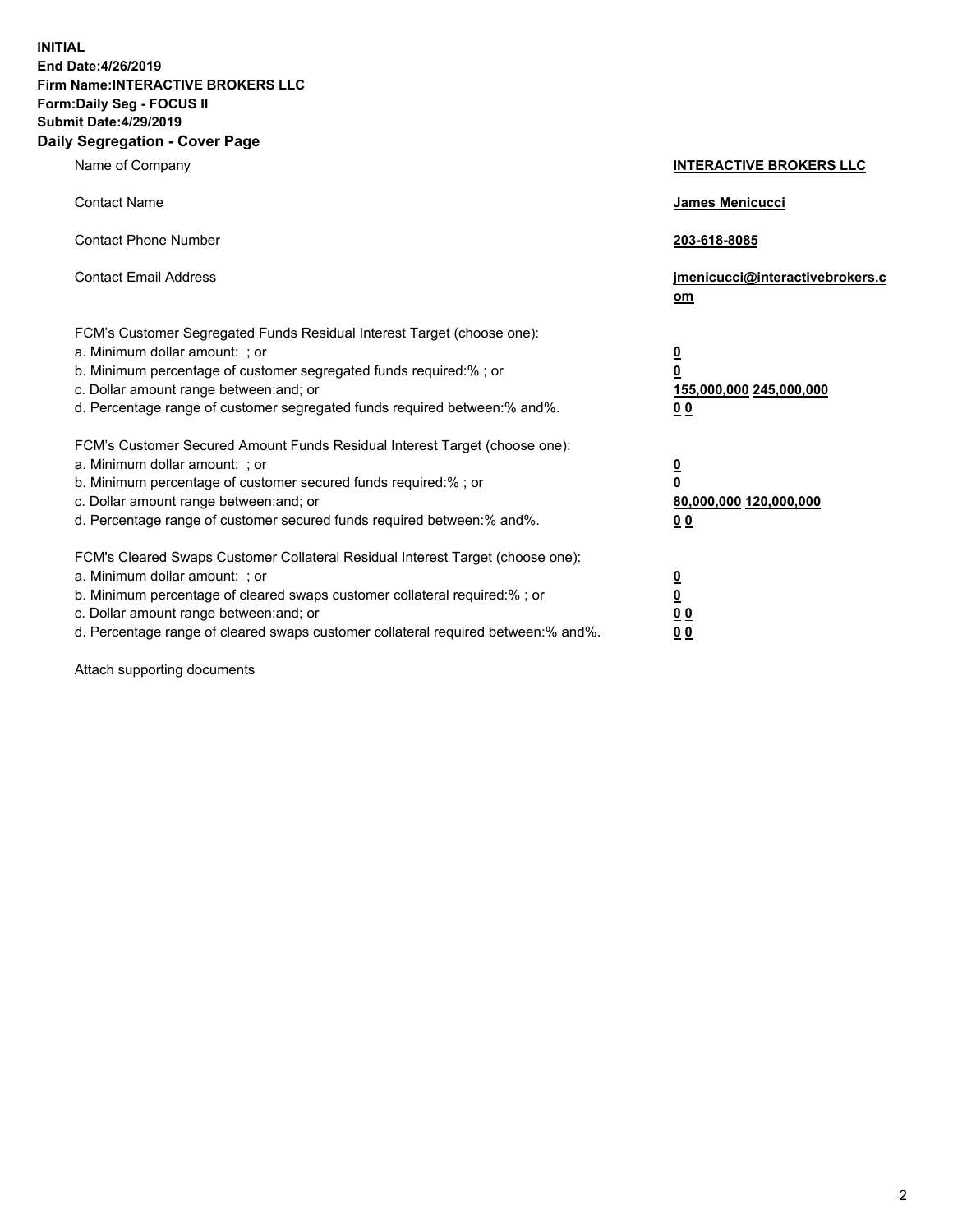## **INITIAL End Date:4/26/2019 Firm Name:INTERACTIVE BROKERS LLC Form:Daily Seg - FOCUS II Submit Date:4/29/2019 Daily Segregation - Secured Amounts**

|                | Dany Ocgregation - Oceaned Anioante                                                               |                                                      |
|----------------|---------------------------------------------------------------------------------------------------|------------------------------------------------------|
|                | Foreign Futures and Foreign Options Secured Amounts                                               |                                                      |
|                | Amount required to be set aside pursuant to law, rule or regulation of a foreign                  | $0$ [7305]                                           |
|                | government or a rule of a self-regulatory organization authorized thereunder                      |                                                      |
| 1.             | Net ledger balance - Foreign Futures and Foreign Option Trading - All Customers                   |                                                      |
|                | A. Cash                                                                                           | 430,779,152 [7315]                                   |
|                | B. Securities (at market)                                                                         | $0$ [7317]                                           |
| 2.             | Net unrealized profit (loss) in open futures contracts traded on a foreign board of trade         | 14,989,534 [7325]                                    |
| 3.             | Exchange traded options                                                                           |                                                      |
|                | a. Market value of open option contracts purchased on a foreign board of trade                    | 46,135 [7335]                                        |
|                | b. Market value of open contracts granted (sold) on a foreign board of trade                      | $-15,538$ [7337]                                     |
| 4.             | Net equity (deficit) (add lines 1. 2. and 3.)                                                     | 445,799,283 [7345]                                   |
| 5.             | Account liquidating to a deficit and account with a debit balances - gross amount                 | <b>15,450</b> [7351]                                 |
|                | Less: amount offset by customer owned securities                                                  | 0 [7352] 15,450 [7354]                               |
| 6.             | Amount required to be set aside as the secured amount - Net Liquidating Equity                    | 445,814,733 [7355]                                   |
|                | Method (add lines 4 and 5)                                                                        |                                                      |
| 7.             | Greater of amount required to be set aside pursuant to foreign jurisdiction (above) or line<br>6. | 445,814,733 [7360]                                   |
|                | FUNDS DEPOSITED IN SEPARATE REGULATION 30.7 ACCOUNTS                                              |                                                      |
| $\mathbf{1}$ . | Cash in banks                                                                                     |                                                      |
|                | A. Banks located in the United States                                                             | 66,792,736 [7500]                                    |
|                | B. Other banks qualified under Regulation 30.7                                                    | 0 [7520] 66,792,736 [7530]                           |
| 2.             | Securities                                                                                        |                                                      |
|                | A. In safekeeping with banks located in the United States                                         | 412,583,562 [7540]                                   |
|                | B. In safekeeping with other banks qualified under Regulation 30.7                                | 0 [7560] 412,583,562 [7570]                          |
| 3.             | Equities with registered futures commission merchants                                             |                                                      |
|                | A. Cash                                                                                           | $0$ [7580]                                           |
|                | <b>B.</b> Securities                                                                              | $0$ [7590]                                           |
|                | C. Unrealized gain (loss) on open futures contracts                                               | $0$ [7600]                                           |
|                | D. Value of long option contracts                                                                 | $0$ [7610]                                           |
|                | E. Value of short option contracts                                                                | 0 [7615] 0 [7620]                                    |
| 4.             | Amounts held by clearing organizations of foreign boards of trade                                 |                                                      |
|                | A. Cash                                                                                           | $0$ [7640]                                           |
|                | <b>B.</b> Securities                                                                              | $0$ [7650]                                           |
|                | C. Amount due to (from) clearing organization - daily variation                                   | $0$ [7660]                                           |
|                | D. Value of long option contracts                                                                 | $0$ [7670]                                           |
|                | E. Value of short option contracts                                                                | 0 [7675] 0 [7680]                                    |
| 5.             | Amounts held by members of foreign boards of trade                                                |                                                      |
|                | A. Cash                                                                                           | 82,161,627 [7700]                                    |
|                | <b>B.</b> Securities                                                                              | $0$ [7710]                                           |
|                | C. Unrealized gain (loss) on open futures contracts                                               | 4,833,510 [7720]                                     |
|                | D. Value of long option contracts                                                                 | 46,135 [7730]                                        |
|                | E. Value of short option contracts                                                                | <mark>-15,538</mark> [7735] <u>87,025,734</u> [7740] |
| 6.             | Amounts with other depositories designated by a foreign board of trade                            | 0 [7760]                                             |
| 7.             | Segregated funds on hand                                                                          | $0$ [7765]                                           |
| 8.             | Total funds in separate section 30.7 accounts                                                     | 566,402,032 [7770]                                   |
| 9.             | Excess (deficiency) Set Aside for Secured Amount (subtract line 7 Secured Statement               | 120,587,299 [7380]                                   |
|                | Page 1 from Line 8)                                                                               |                                                      |
| 10.            | Management Target Amount for Excess funds in separate section 30.7 accounts                       | 80,000,000 [7780]                                    |
| 11.            | Excess (deficiency) funds in separate 30.7 accounts over (under) Management Target                | 40,587,299 [7785]                                    |
|                |                                                                                                   |                                                      |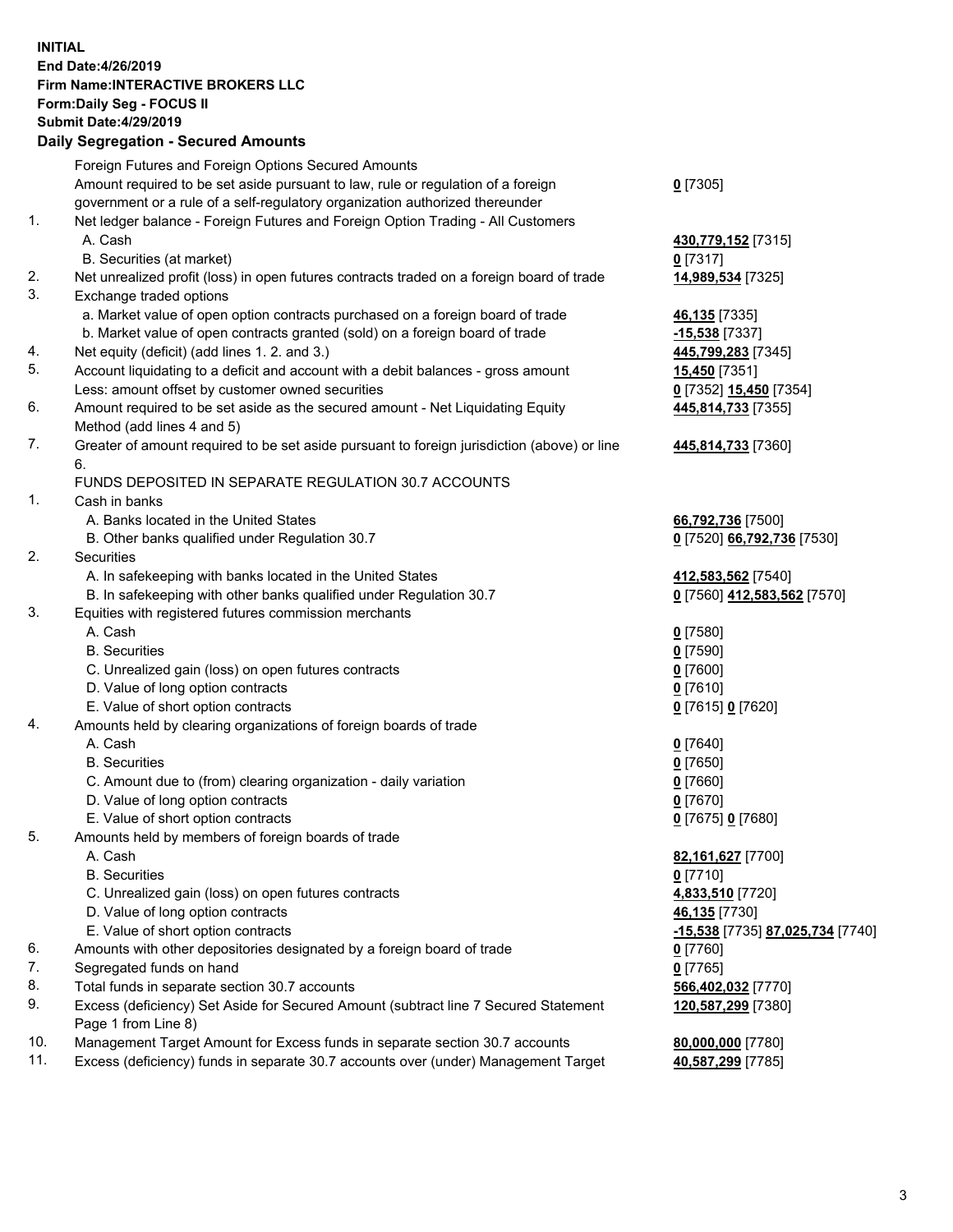**INITIAL End Date:4/26/2019 Firm Name:INTERACTIVE BROKERS LLC Form:Daily Seg - FOCUS II Submit Date:4/29/2019 Daily Segregation - Segregation Statement** SEGREGATION REQUIREMENTS(Section 4d(2) of the CEAct) 1. Net ledger balance A. Cash **3,728,373,787** [7010] B. Securities (at market) **0** [7020] 2. Net unrealized profit (loss) in open futures contracts traded on a contract market **13,356,283** [7030] 3. Exchange traded options A. Add market value of open option contracts purchased on a contract market **139,369,905** [7032] B. Deduct market value of open option contracts granted (sold) on a contract market **-203,523,214** [7033] 4. Net equity (deficit) (add lines 1, 2 and 3) **3,677,576,761** [7040] 5. Accounts liquidating to a deficit and accounts with debit balances - gross amount **1,231,654** [7045] Less: amount offset by customer securities **0** [7047] **1,231,654** [7050] 6. Amount required to be segregated (add lines 4 and 5) **3,678,808,415** [7060] FUNDS IN SEGREGATED ACCOUNTS 7. Deposited in segregated funds bank accounts A. Cash **466,795,513** [7070] B. Securities representing investments of customers' funds (at market) **2,198,390,795** [7080] C. Securities held for particular customers or option customers in lieu of cash (at market) **0** [7090] 8. Margins on deposit with derivatives clearing organizations of contract markets A. Cash **8,921,391** [7100] B. Securities representing investments of customers' funds (at market) **1,283,318,468** [7110] C. Securities held for particular customers or option customers in lieu of cash (at market) **0** [7120] 9. Net settlement from (to) derivatives clearing organizations of contract markets **-14,293,081** [7130] 10. Exchange traded options A. Value of open long option contracts **139,393,968** [7132] B. Value of open short option contracts **-203,555,166** [7133] 11. Net equities with other FCMs A. Net liquidating equity **0** [7140] B. Securities representing investments of customers' funds (at market) **0** [7160] C. Securities held for particular customers or option customers in lieu of cash (at market) **0** [7170] 12. Segregated funds on hand **0** [7150] 13. Total amount in segregation (add lines 7 through 12) **3,878,971,888** [7180] 14. Excess (deficiency) funds in segregation (subtract line 6 from line 13) **200,163,473** [7190] 15. Management Target Amount for Excess funds in segregation **155,000,000** [7194] 16. Excess (deficiency) funds in segregation over (under) Management Target Amount **45,163,473** [7198]

Excess